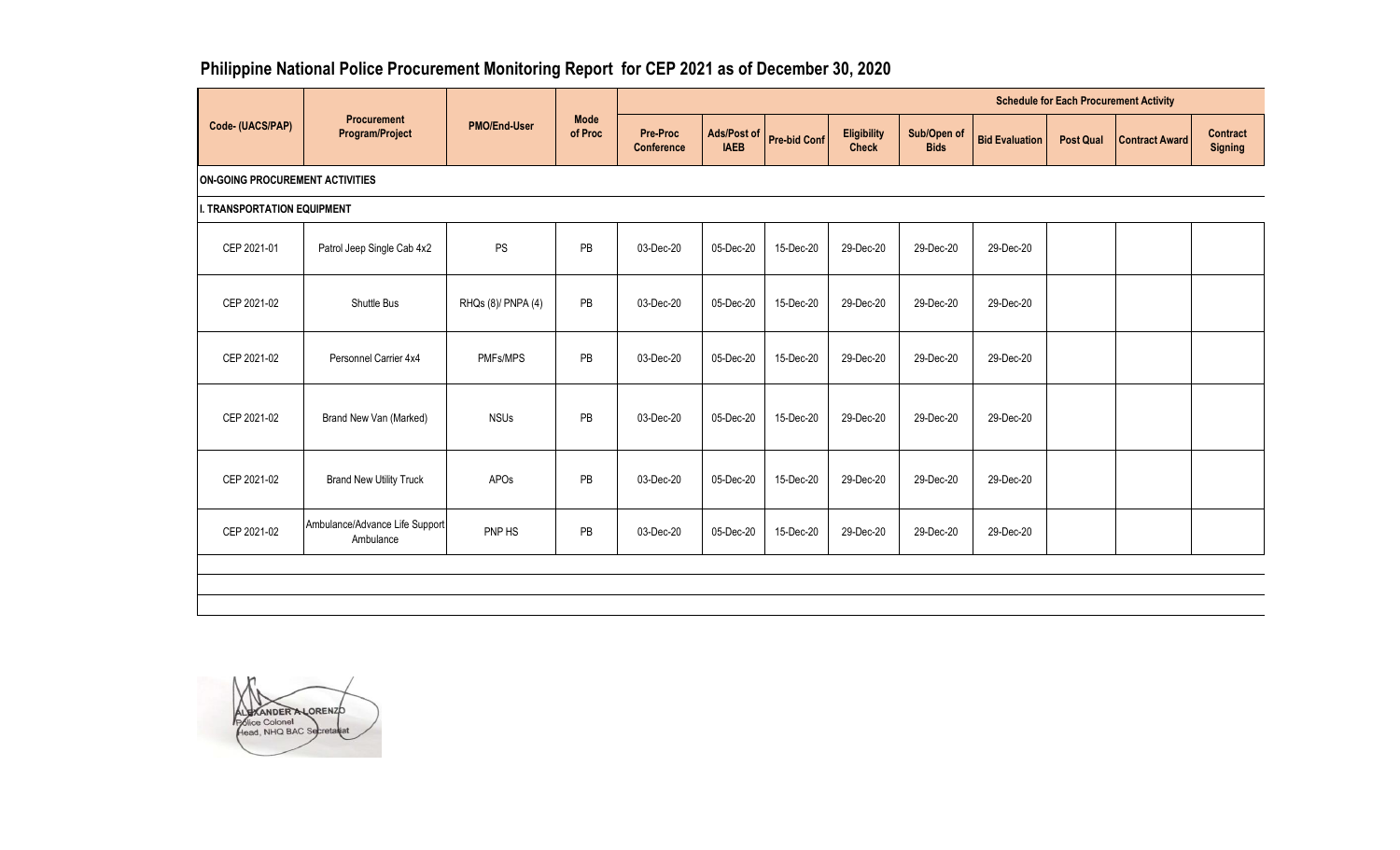|                             |                            |                                  | ABC (PhP)              |       |             | <b>Contract Cost (PhP)</b> |       |             | Date of Receipt of Invitation |                                            |                     |                                    |                            |                       |          |
|-----------------------------|----------------------------|----------------------------------|------------------------|-------|-------------|----------------------------|-------|-------------|-------------------------------|--------------------------------------------|---------------------|------------------------------------|----------------------------|-----------------------|----------|
| Notice to<br><b>Proceed</b> | Delivery/<br><b>Accept</b> | Inspection/<br><b>Acceptance</b> | <b>Source of Funds</b> | Total | <b>MOOE</b> | CO                         | Total | <b>MOOE</b> | CO <sub>2</sub>               | <b>List of Invited</b><br><b>Observers</b> | <b>Pre-bid Conf</b> | <b>Eligibility</b><br><b>Check</b> | Sub/Open of<br><b>Bids</b> | <b>Bid Evaluation</b> | Post Qua |

| 04-Dec-20 | 04-Dec-20 | 04-Dec-20        | 04-Dec-20 | NAPOLCOM, COA,<br>PPVR, Press Corp |                                                                 | 481,133,862.00 | 411 | 481,133,862.00 | GoP |  |  |
|-----------|-----------|------------------|-----------|------------------------------------|-----------------------------------------------------------------|----------------|-----|----------------|-----|--|--|
| 04-Dec-20 | 04-Dec-20 | 04-Dec-20        | 04-Dec-20 | NAPOLCOM, COA,<br>PPVR, Press Corp |                                                                 | 100,212,996.00 | 13  | 100,212,996.00 | GoP |  |  |
| 04-Dec-20 | 04-Dec-20 | 04-Dec-20        | 04-Dec-20 | NAPOLCOM, COA,<br>PPVR, Press Corp |                                                                 | 195,919,020.00 | 90  | 195,919,020.00 | GoP |  |  |
| 04-Dec-20 | 04-Dec-20 | 04-Dec-20        | 04-Dec-20 | NAPOLCOM, COA,<br>PPVR, Press Corp |                                                                 | 27,658,368.00  | 16  | 27,658,368.00  | GoP |  |  |
| 04-Dec-20 | 04-Dec-20 | 04-Dec-20        | 04-Dec-20 | NAPOLCOM, COA,<br>PPVR, Press Corp |                                                                 | 43,874,850.00  | 10  | 43,874,850.00  | GoP |  |  |
| 04-Dec-20 | 04-Dec-20 | 04-Dec-20        | 04-Dec-20 | NAPOLCOM, COA,<br>PPVR, Press Corp |                                                                 | 161,929,377.00 | 41  | 161,929,377.00 | GoP |  |  |
|           |           | 1,010,728,473.00 |           |                                    | Total Alloted Budget of Procurement Activities                  |                |     |                |     |  |  |
|           |           | $\sim$           |           |                                    | <b>Total Contract Price of Procurement Activities Conducted</b> |                |     |                |     |  |  |
|           |           | 1,010,728,473.00 |           |                                    | Total Savings (Total Alloted Budget-Total Contract Price)       |                |     |                |     |  |  |